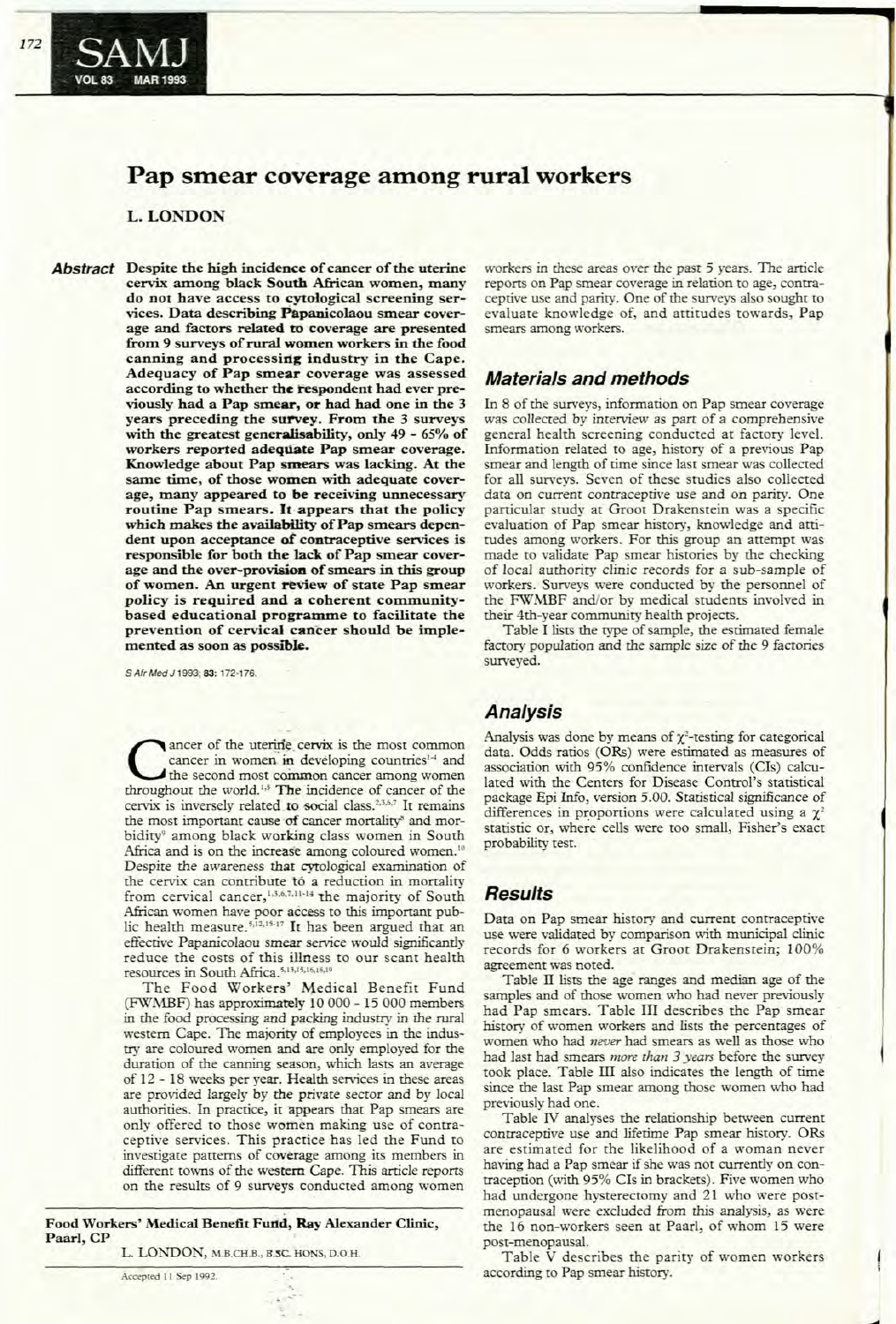

#### TABLE!.

#### Estimated female factory workforce, sample size and sample type

|                                             | <b>Estimated total</b> |     | Sample size   |                               |  |
|---------------------------------------------|------------------------|-----|---------------|-------------------------------|--|
| Setting and date                            | female workforce       | No. | $\frac{9}{6}$ | Sample type                   |  |
| Montagu 1987<br>Canning workers             | 350                    | 16  | 4,6           | Volunteer                     |  |
| Montagu 1988<br>Canning workers             | 350                    | 37  | 10,6          | Volunteer                     |  |
| Worcester 1988<br>Food processors           | 900                    | 16  | 1,7           | Volunteer                     |  |
| Paarl 1988                                  |                        |     |               |                               |  |
| Canning workers                             | 750                    | 14  | 1,9           | Volunteer                     |  |
| Non-workers                                 |                        | 16  |               | Volunteer                     |  |
| Mossel Bay 1989<br>Canning workers          | 550                    | 34  | 6,2           | Volunteer                     |  |
| Groot Drakenstein 1989<br>Canning workers   | 770                    | 99  | 12,8          | Random sample of single shift |  |
| Upington 1990<br><b>Dried fruit sorters</b> | 130                    | 113 | 86,9          | Factory screening (volunteer) |  |
| <b>Ceres 1990</b><br>Fruit packers          | 650                    | 38  | 5,8           | Volunteer                     |  |
| Wellington 1991<br>Dried fruit sorters      | 155                    | 148 | 95,5          | Factory screening (volunteer) |  |

#### TABLE <sup>11</sup>

#### Median age and age range (in years)'

|           |     | <b>Total sample</b> |           |     | Women who never had<br>a previous Pap smear |           |
|-----------|-----|---------------------|-----------|-----|---------------------------------------------|-----------|
|           |     | Median              |           |     | Median                                      |           |
|           | No. | age                 | Range     | No. | age                                         | Range     |
| Survey 1  | 16  | 33                  | $20 - 54$ |     | 28                                          | $20 - 49$ |
| Survey 2  | 37  | 31,5                | $18 - 56$ | 9   | 22                                          | $18 - 56$ |
| Survey 3  | 16  | 32.5                | $21 - 59$ | 5   | 23                                          | $21 - 59$ |
| Survey 4a | 14  | 31.5                | $23 - 48$ | 3   | 31                                          | $30 - 35$ |
| Survey 4b | 16  | 63,5                | $48 - 78$ | 10  | 65                                          | $58 - 78$ |
| Survey 5  | 34  | 42.5                | $29 - 58$ | 7   | 51                                          | $31 - 58$ |
| Survey 7  | 130 | 29                  | $19 - 55$ | 50  | 31.5                                        | $19 - 55$ |
| Survey 8  | 38  | 31                  | $20 - 58$ | 15  | 28.5                                        | $20 - 42$ |
| Survey 9  | 148 | 31                  | $19 - 59$ | 36  | 28.5                                        | $19 - 52$ |

\* Data on the Groot Drakenstein survey (survey 6) are incomplete: age range of entire sample was 18 - 65 years and two-thirds of subjects (66 women) were younger<br>than 35 years. No data on median ages, or of range of age am

#### TABLE Ill.

|  |  |  |  | Pap smear coverage among female workers |
|--|--|--|--|-----------------------------------------|
|--|--|--|--|-----------------------------------------|

|           |     | No Pap smear   |      | Pap smear<br>$>$ 3 yrs ago |      | Yrs since last<br>Pap smear |          |  |
|-----------|-----|----------------|------|----------------------------|------|-----------------------------|----------|--|
|           | No. | No.            | $\%$ | No.                        | $\%$ | Median                      | Range    |  |
| Survey 1  | 16  | 7              | 44   | 3                          | 19   |                             | $1 - 16$ |  |
| Survey 2  | 37  | 9              | 24   | 4                          | 11   |                             | $1 - 15$ |  |
| Survey 3  | 16  | 5              | 28   | $\overline{2}$             | 11   |                             | $-9$     |  |
| Survey 4a | 14  | 3              | 21   | 5                          | 36   |                             | $1 - 7$  |  |
| Survey 4b | 16  | 10             | 63   | 4                          | 25   | 10                          | $1 - 23$ |  |
| Survey 5  | 34  | $\overline{7}$ | 21.  | 4                          | 12   | $\overline{2}$              | $1 - 20$ |  |
| Survey 6  | 99  | 30             | 30   | 13                         | 13   |                             | $1 - 20$ |  |
| Survey 7  | 130 | 50             | 44   |                            | 6    |                             | $1 - 11$ |  |
| Survey 8  | 38  | 15             | 39   | 3                          | 8    |                             | $1 - 8$  |  |
| Survey 9  | 148 | 36             | 24   | 16                         | 11   |                             | $1 - 25$ |  |

Tables VI - IX analyse the relationship between Pap smear coverage and age of respondent, age at first conception, educational level and knowledge about cancer of the cervix, respectively, in the Groot Drakenstein sample. Table IX is stratified for ages below and above 35 years. Data in Tables VII and VIll were too scanty for stratification by age.

Of the 66 women aged under 35 in this study at Groot Drakenstein, only 55% knew what a Pap smear was. Even among the 40 women in this age group who had previously had a Pap smear, there were 16 (40%) who were unaware that a smear was intended to prevent cancer of the cervix. Only 36% of women workers aged 35 years and older were aware that prevention of cancer of the cervix was a reason for a Pap smear. Of the 69 women who had previously had Pap smears, 74% reported that the reason for their smear was related either to a routine antenatal or a family planning visit, while 45% reported that they had not been informed of the result of the smear.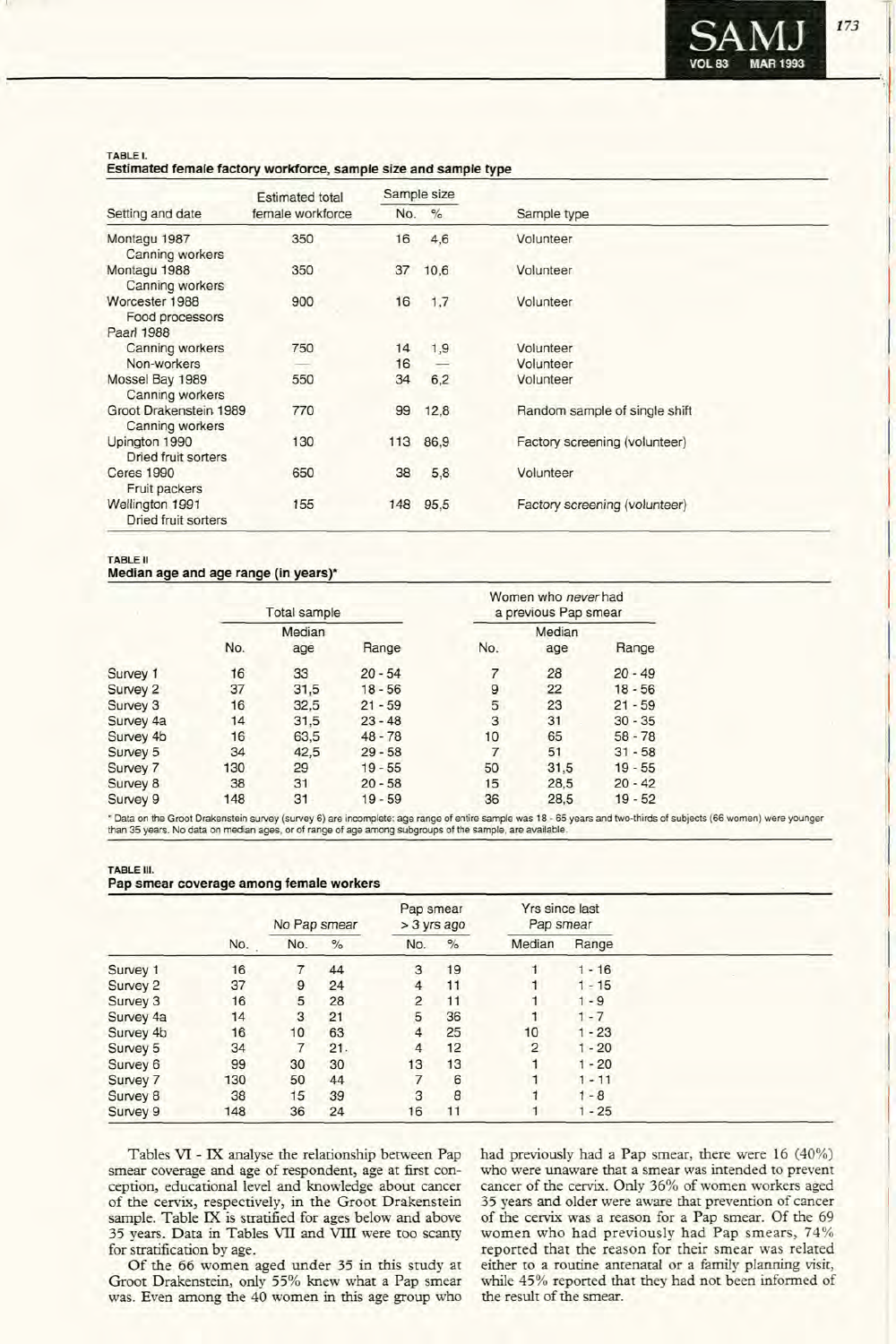In the survey of 38 women workers at Ceres, 59% of the entire sample knew that prevention of cancer of the cervix was a reason for a Pap smear. However, of those 14 women who had never had a Pap smear, only 36% were aware of this reason ( $P > 0,05$ ; OR 4,37 (95% CI  $0,88 - 23,11$ .

## **Discussion**

TABLE IV.

Surveys of women attending for health screening are vulnerable to volunteer bias,<sup>20</sup> because these women are likely to be more concerned about their health and to differ from the general population in terms of their Pap smear history. However, the studies in Upington and Wellington involved over 85% of the respective workforces and thus have sound sampling validiry, while the study at Groot Drakenstein sampled randomly from a single shift of production workers. These 3 studies are therefore emphasised in the discussion of the results. Moreover, the distributions of age (Table II) and parity (Table V) in the different studies were broadly similar, suggesting that the samples were comparable. While reliability of the data was not widely assessed, the limited information of 100% agreement from the Groot Drakenstein study, based on small numbers, suggests adequate data reliabiliry.

Controversy exists as to the optimal interval fre-

J

**Lifetime history of Pap smear and current contraceptive coverage\***

|           |     | Percentage of those<br>on contraception<br>who had had<br>Pap smear |     | Percentage of those<br>on no contraception<br>who had had<br>Pap smear | OR                          |  |
|-----------|-----|---------------------------------------------------------------------|-----|------------------------------------------------------------------------|-----------------------------|--|
|           | No. | $\%$                                                                | No. | $\%$                                                                   |                             |  |
| Survey 1  | 8   | 50                                                                  | 7   | 57                                                                     | 0,75<br>$(0,06 - 8,58)$     |  |
| Survey 2  | 24  | 83                                                                  | 10  | 70                                                                     | 2,14<br>$(0, 24 - 16, 17)$  |  |
| Survey 3  | 5   | 100                                                                 | 6   | 50                                                                     |                             |  |
| Survey 4a | 6   | 83                                                                  | 8   | 75                                                                     | 1.67<br>$(0.06 - 117, 71)$  |  |
| Survey 5  | 16  | 94                                                                  | 9   | 78                                                                     | 4,29<br>$(0, 18 - 269, 29)$ |  |
| Survey 6  | 75  | 80                                                                  | 24  | 38                                                                     | 6,67†<br>$(2,21 - 20,66)$   |  |
| Survey 9  | 71  | 89                                                                  | 67  | 63                                                                     | 4,69†<br>$(1,80 - 12,58)$   |  |

• Data on contraceptive use not available for surveys 7 and 8 and not included for survey 4b (post-menopausal subjects).  $t$   $P$  < 0,05.

#### TABLE v.

#### **Parity of women in relation to Pap smear history\***

|                                                                                                                            |     |                | No previous<br>Pap smear |      | Previous<br>Pap smear |  |
|----------------------------------------------------------------------------------------------------------------------------|-----|----------------|--------------------------|------|-----------------------|--|
|                                                                                                                            | No. | Median         | Range                    |      | Median Range          |  |
| Survey 1                                                                                                                   | 16  | 3              | $0 - 7$                  | 3    | $1 - 5$               |  |
| Survey 2                                                                                                                   | 37  | 1              | $0 - 10$                 | 3    | $1 - 7$               |  |
| Survey 3                                                                                                                   | 16  | $\mathbf{0}$   | $0 - 12$                 | 3    | $0 - 8$               |  |
| Survey 4a                                                                                                                  | 14  | $\overline{2}$ | $1 - 2$                  | 4    | $0 - 9$               |  |
| Survey 4b                                                                                                                  | 16  | 8              | $2 - 17$                 |      | 一†                    |  |
| Survey 5                                                                                                                   | 34  | 4              | $1 - 8$                  | 3.5  | $1 - 11$              |  |
| Survey 6                                                                                                                   | 99  | $2.5*$         |                          | 2,65 |                       |  |
| * Data on parity not available for surveys 7, 8 and 9.<br>† Too few subjects to calculate median parity.<br># Mean parity. |     |                |                          |      |                       |  |

TABLE **VI.**

| $\overline{\phantom{a}}$                    |  |  |  |
|---------------------------------------------|--|--|--|
| Pap smear history and age of 99 respondents |  |  |  |

| Age group               | No.      | % never having<br>had Pap smear | OR  | 95% CI         |  |
|-------------------------|----------|---------------------------------|-----|----------------|--|
| $<$ 35 yrs<br>$>35$ yrs | 66<br>33 | $39,4$<br>12,1 }                | 4.7 | $1,36 - 17,95$ |  |

|  |  | <b>TABLE VII.</b> |  |
|--|--|-------------------|--|
|  |  |                   |  |

|                            |     | Pap smear history and age at first conception of 80 respondents |       |                |  |
|----------------------------|-----|-----------------------------------------------------------------|-------|----------------|--|
| Age at first<br>conception | No. | % never having<br>had Pap smear                                 | OR    | 95% CI         |  |
| $< 16$ yrs<br>$>16$ yrs    | 72  | $62,5$ 1<br>13.9                                                | 10.33 | $1.64 - 73.79$ |  |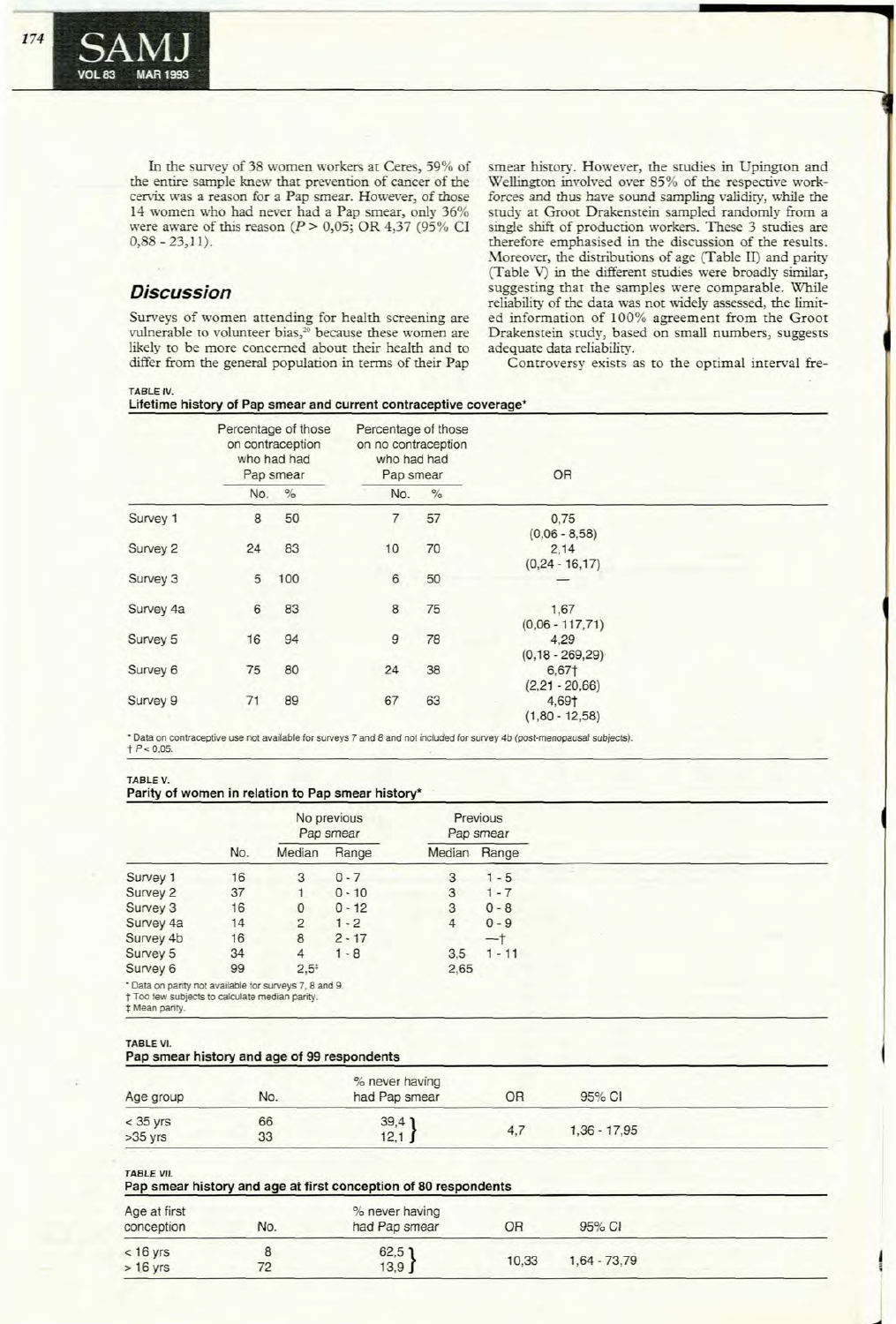

I

I

I

I

I

I

I

I

I

I

 $\vert$ 

I

I

,

I

I

I

I

I

I

**TABLE** VIII.

|  | Pap smear history and educational level of 99 respondents |
|--|-----------------------------------------------------------|
|--|-----------------------------------------------------------|

| Educational<br>level | No. | % never having<br>had Pap smear                           | OR   | 95% CI        |  |
|----------------------|-----|-----------------------------------------------------------|------|---------------|--|
| $<$ Std 8            |     |                                                           |      |               |  |
| $>$ Std 8            | 22  | $\left.\begin{array}{c} 29.9 \\ 45.5 \end{array}\right\}$ | 0.51 | $0.17 - 1.50$ |  |

TABLE IX.

|  |  | Knowledge about PAP smears among female canning workers |  |
|--|--|---------------------------------------------------------|--|
|--|--|---------------------------------------------------------|--|

| Knowledge                                                             | No.      | % never having<br>had Pap smear | <b>OR</b> | 95% CI         |  |
|-----------------------------------------------------------------------|----------|---------------------------------|-----------|----------------|--|
| Women $<$ 35 yrs<br>Cited cancer of cervix<br>Cited other             | 32<br>34 | 25<br>52,9                      | 0,30      | $0.09 - 0.95$  |  |
| Women $\geq$ 35 yrs<br>Cited cancer of cervix<br>Cited other          | 12<br>21 | 16.7<br>9.5                     | ,90       | $0.12 - 29.35$ |  |
| The combined Mantel-Haentzel OR was $2,31$ (95% Cl = $0,86 - 7,04$ ). |          |                                 |           |                |  |

quency and criteria for cervical cytological screening. In developed countries yearly screening is frequently recommended,<sup>21</sup> but this usually fails to take cost-effectiveness into account.<sup>22</sup> World Health Organisation guidelines for Pap smear programmes' emphasise coverage of the population at risk, rather than frequency of re-screening. Even where sufficient resources are available, WHO recommendations for frequency of screening do not exceed once every 3 years for women with at least two previous normal cytology results.

Data in Table **ill** indicate that between 24% and 44% of women who work in the food processing and packing industries of the rural Cape had never had a Pap smear and a further 6 - 36% had last had Pap smears more than 3 years before the survey. While this degree of coverage may be attributed partly to differences in quality and availability of health services in different towns, it is apparent that large numbers of rural women in the western Cape do not have access to Pap smear services. For the three studies with best generalisability from the point of view of their methodology, the proportions of women who had had a Pap smear within the past 3 years were 49%, 65% and 57% respectively. Applying best-case and worst-case scenarios to the studies at Wellington and Upington, slightly less than half to two-thirds of working women in these factories had received Pap smears in accordance with WHO recommendations.

Many sources, including the WHO,' have recommended the applicability of routine cervical smears for antenatal<sup>1,7,15,23,24</sup> and family planning attenders<sup>1,7,15,23</sup> and such practices go a long way towards integrating cervical cytology services in broader health care.<sup>7,25</sup> Seventy-four per cent of women at Groot Drakenstein who reported having previously had a Pap smear had had their first smear as a routine in the course of family planning or antenatal attendance. However, there are serious drawbacks to the overemphasis of this approach to cervical cytological screening.

One the one hand, data from Table IV demonstrate a statistically significant relationship between lifetime Pap smear coverage and current contraceptive use for the two large studies with the greatest generalisability. This suggests that access to Pap smear services among rural workers is *dependent* on acceptance of family planning, an inference which was borne out by verbal responses from workers during surveys. When encouraged to attend their local clinic after the survey for a Pap smear, they replied that the clinic would not provide the service if they were not on contraception. This relationship would probably have been accentuated by measurement of lifetime contraceptive use. Particularly in the light of some communities' perception of a coercive element in state family planning programmes,<sup>26</sup> the limitation of cervical cytology services to those who accept family planning is extremely problematic.

Secondly, data from Table III show that the median number of years since the last Pap smear among those women who did receive them was I year in all but 2 surveys. The majority of these women were receiving Pap smears yearly, and these were unlikely to be women who were doing so because of previous abnormal Pap results. This implies that the vast majority of smears performed at state clinics are done in excess of WHO screening frequency recommendations, at unnecessary cost to the health services. The yearly Pap smear frequency interval is apparently attributable to the practice at family planning clinics in the region.

These results indicate that some women (those who accept family planning services) are being 'overserviced' while other women (not on contraceptives) are being excluded from cervical cytological screening. Moreover, Department of National Health and Population Development policy statements appear to recommend that, outside of those who accept contraceptives, Pap smears be made available only to symptomatic patients,<sup>27</sup> or twice in a lifetime to women aged 30 and 35 years.<sup>28</sup> This approach contradicts the value of Pap smears in detecting premalignant lesions in asymptomatic women,<sup>1,5,15</sup> particularly at an early age.<sup>28</sup> Known risk factors for the development of cervical cancer such as multiparity<sup>®</sup> and sexual intercourse at an early age<sup>6,12,23,29</sup> were present in many of the women who had never had Pap smears previously (Tables V and Vll).

From both an ethical and an epidemiological point of view, this is an unacceptable situation and cervical cytology services and policy require radical revision and rationalisation, both to reduce unnecessary utilisation and to ensure access for those who need services most.<sup>19</sup> What appears to be happening in practice is that state cervical cytology services are being increasingly overworked while, at the same time, resources for cervical cytology facilities are simply being cut back. These cutbacks are presumably, in part, the result of poor followup of abnormal results<sup>16</sup> but do not address the problem areas identified in this and other studies.<sup>3</sup>

Some authorities suggest that cervical screening should start at the start of sexual activity,<sup>15</sup> while others recommend age thresholds as useful proxy measures of sexual activity.<sup>1,23</sup> Thirty-eight per cent of the women in